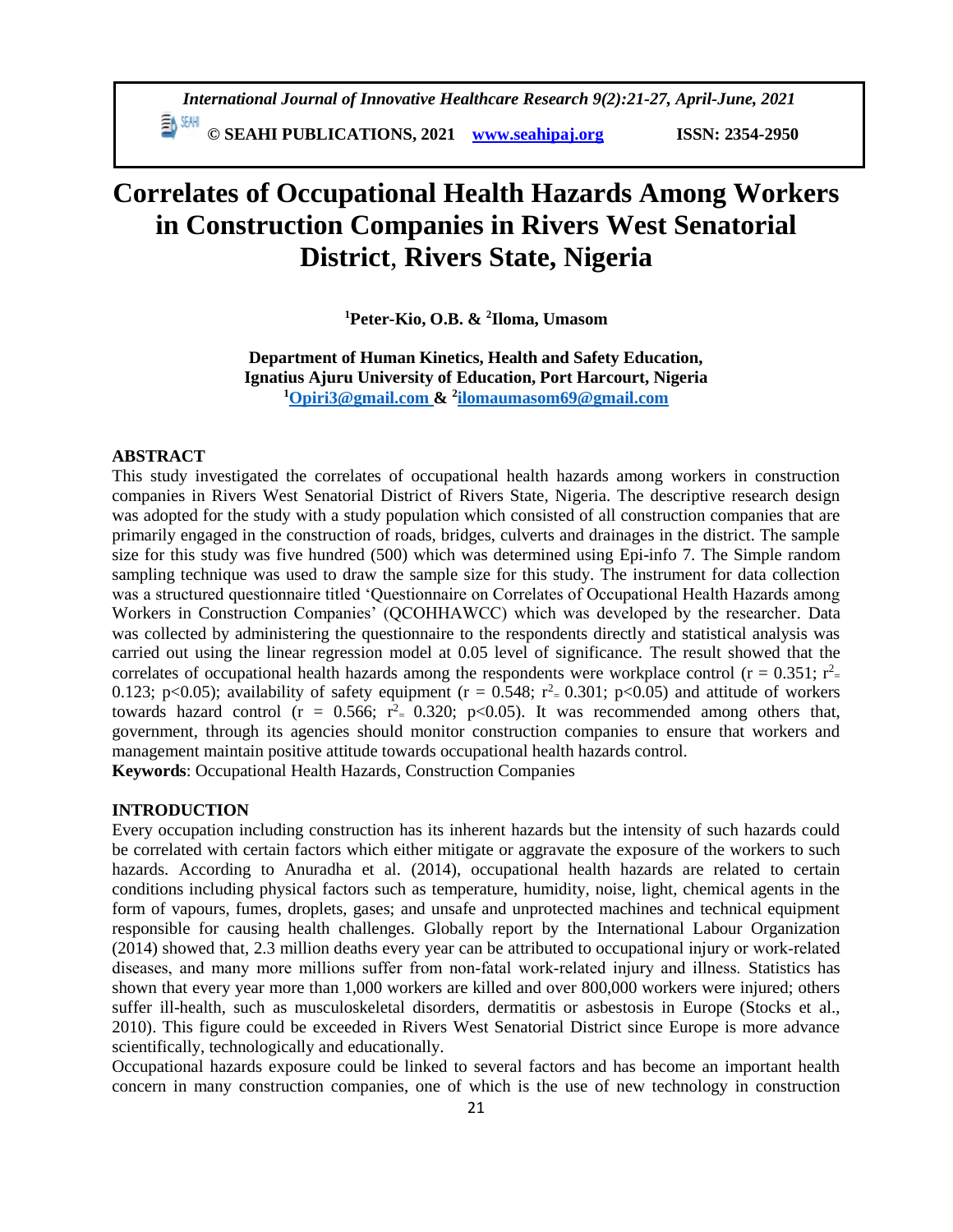companies which has added to occupational health hazards and challenges. George (2020) opined that, rapid technological progress and industrial growth had led to crowded, unsanitary working and living conditions, with a corresponding rise in the number of accidents and deaths caused by the new machinery and exposure to toxic materials. These hazards could have potentials for causing occupational diseases and illnesses among workers in construction companies. According to Squidlord (2020) construction companies are associated with high rate of employment generation; they build roads, bridges and houses for public and private owners. It therefore implies that for any society to meet the standard of modern construction development in terms of buildings, roads and bridges among others, the services of Construction Company are expedient.

Correlates of occupational health hazards are observable conditions that have the tendency of resulting to unwanted incidents such as accidents, diseases, death or incapacitation in work environment (Medical Dictionary, 2009). Studies have shown that several factors make the work environment unsafe for effective operation by workers and this has great consequences on workers' health, the work environment and level of production. Such predictors may include: workplace control, availability of safety equipment and workers' attitude towards safety. Workplace controls involve limiting the time that workers are exposed to work through job rotation, task modifications and increased hazard awareness orientation (Bauer & Babich, 2017). According to Safeopedia (2017), the importance attached to safe working environment makes it essential that workers be provided with adequate and appropriate quantity and quality of safety equipment. Safety equipment are protective devices such as hand gloves, coverall, fire extinguisher that is used to protect workers to avoid injuries, casualties, life threatening situations while carrying out duties.

Safety equipment such as hard hats, foot gear and coveralls and wielding mask are considered safety equipment in construction operations. All these types of safety equipment fall under the Personal Protective Equipment (PPE) category. It is in realization of the need to protect workers and the occupational environment against accident and other hazardous conditions that makes the provision of safety equipment necessary in construction companies. Thus, the Occupational Health and Safety Act (OSHA, 2007) require all employers to provide a safe working environment to employees. Such safe working environment includes provision of safety measures such as provision of safety equipment.

In line with this, Pralshar and Bansal (2012) opined that occupational safety system should be designed to protect the individual worker from accidents, reduce the severity of injury in case of accident and prevent occupational disease by making adequate and appropriate safety equipment such as personal protective equipment, fire extinguisher, safety tags and signs available in the workplace. Although, the availability of safety equipment does not guarantee its utilization but it is a bold step towards its utilization. According to Hale and Ytehus (2004), availability of safety equipment are those provisions that ensures that appropriate quantity and quality of safety devices are made to reach the user (worker) at the required time for the appropriate intended safety purpose. In most cases, it is the responsibility of the management to ensure that safety equipment is available to workers*.* Safety equipment when utilized protects workers against hazards that have the potential of causing injuries, incapacitation, permanent impairment and death. Its utilization also protects the work environment against incidents such as fire outbreak and spread of diseases. These conditions could lead to death, loss of man hour and could add financial burden on employer. Availability of safety equipment could save workers and employers from these conditions. Studies including that of Carmichael (2015) have shown that overwork and the resulting stress due to poor workplace controls have led to various types of occupational health problems, including impaired sleep, depression, heavy drinking, diabetes, impaired memory, and heart diseases. These phenomena could increase absenteeism, turnover, and rising health insurance costs of the company.

Attitude of workers in the construction companies have been implicated to influence occupational hazards. Safeopedia (2018) defined workplace safety attitudes as the tendency to respond positively or negatively towards a safety goal, idea, plan, procedure, prevention or situation. This could positively or negatively influence management's and or employee's choice of actions and response to challenges, incentives and rewards in the workplace. Hale and Ytehus (2004) opined that it is the attitude of the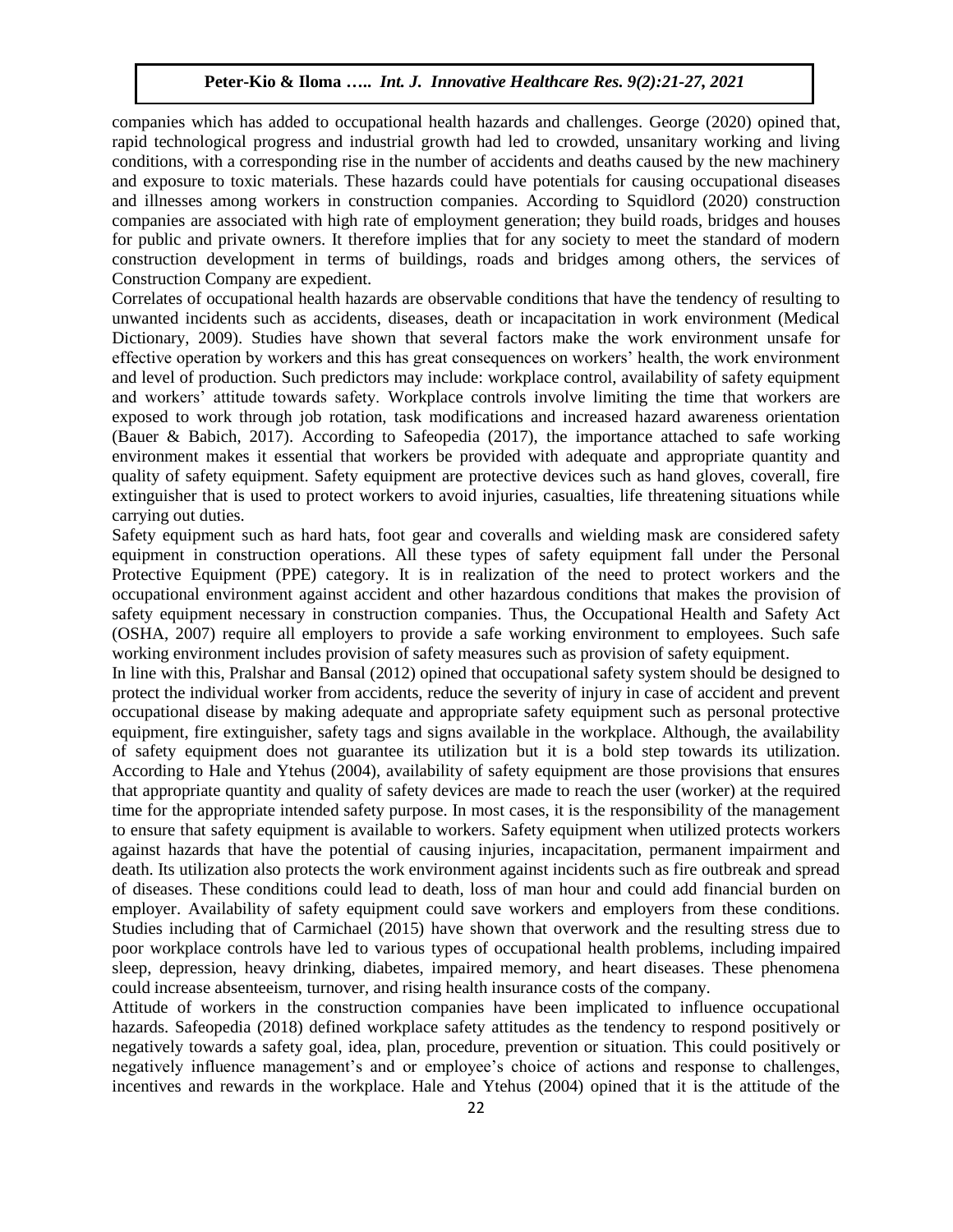management of many companies not to provide and enforce procedures that could lead to positive attitude by their employees and as such, employee resort to "do as you like" attitude. Asogwa (2015) attributed most of the practices that have increased occupational health hazards in occupational environment to poor safety attitude of workers of which workers in the construction company may not be exceptional. With new technologies in workplace especially in construction companies, workers' level of education could have influence on their attitude to occupational hazard and safety. With increasing urbanization and industrialization, more complex construction works which requires the use of sophisticated devices and advanced technology which in turn, requires operational expertise and experience becomes manifest. Consequently, this has become a viable source of occupational health hazards with significant influence on the health of the workers (Parks, 2015). Education improves workers' awareness, alter their attitude and improve occupational safety which in turn impart on the level of hazard. Leslie (2010) opined that educating workers, training them, and using written plans to help them understand how to avoid accidental exposure to health hazards is imperative in the workplace of which construction companies are inclusive.

Minimizing or eliminating occupational health hazards in construction companies through effective work practice controls could protect workers against associated health challenges and this could improve production. In line with this, Moses (2016) posited that company workers are constantly exposed to different kinds of occupational health hazards ranging from construction, exploration, exploitation and even exportation companies especially in developing countries where implementation of occupational safety control principles remains a big challenge. Consequently, thousands of construction company workers around the world suffer different degrees of injuries, incapacitations and other human and material losses due to occupational health hazards (Mroz, 2013). Based on the foregoing, this study investigated the correlates of occupational health hazards among workers in construction companies in Rivers West Senatorial District of Rivers State, Nigeria.

# **Research questions**

The study provided answers to the following research questions:

- 1. What is the relationship between workplace control and predictors of occupational health hazards among workers in construction companies in Rivers West Senatorial District?
- 2. What is the relationship between availability of safety equipment and predictors of occupational health hazards among workers in construction companies in Rivers West Senatorial District?
- 3. What is the relationship between workers' attitude and predictors of occupational health hazards among workers in construction companies in Rivers West Senatorial District?

## **Hypotheses**

The following null hypotheses postulated were tested at 0.05 level of significance:

- 1. There is no significant relationship between workplace controls and predictor of occupational health hazards among workers in construction companies in Rivers West Senatorial District
- 2. There is no significant relationship between availability of safety equipment and predictor of occupational health hazards among construction workers in construction companies in Rivers West Senatorial District.
- 3. There is no significant relationship between workers' attitude and predictor of occupational health hazards workers in construction companies in Rivers West Senatorial District.

# **METHODOLOGY**

The descriptive research design was adopted for the study with a study population which consisted of all construction companies that are primarily engaged in the construction of roads, bridges, culverts and drainages in the district. The sample size for this study was five hundred (500) which was determined using Epi-info 7. The Simple random sampling technique was used to draw the sample size for this study. The technique is applied where there is a subset of a statistical population in which each member of the subset has an equal probability of being chosen (Investopedia, 2017). The choice of the use of this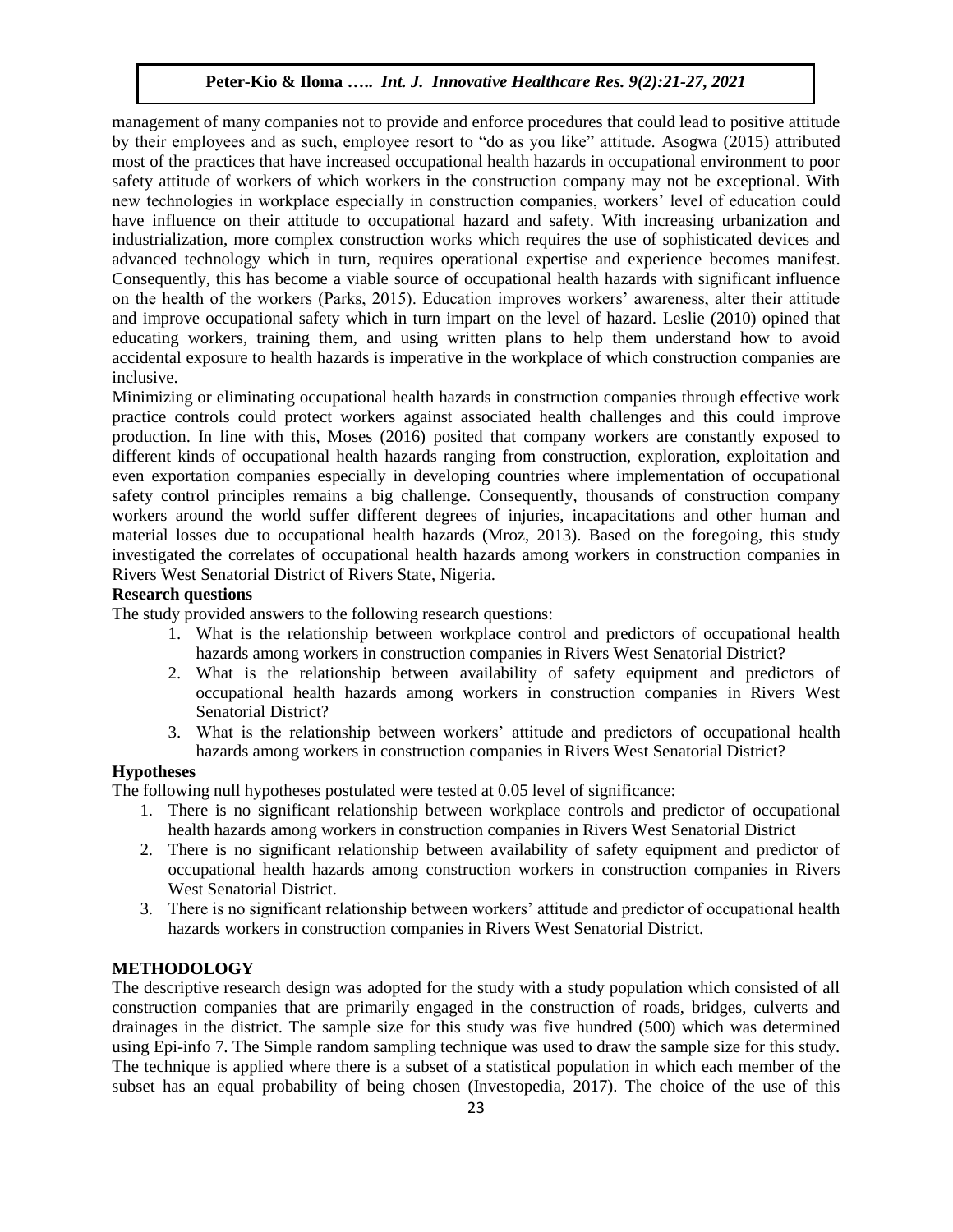technique by the researcher was to ensure the elimination of error of classification and also, because it is relatively easy to interpret. The instrument for data collection was a structured questionnaire titled 'Questionnaire on Correlates of Occupational Health Hazards among Workers in Construction Companies' (QCOHHAWCC) which was developed by the researcher. QCOHHAWCC consisted of 80 items on a four-point scale rating of Strongly Agree (SA), Agree (A), Disagree (D) and Strongly Disagree (SD) on which the numerical value of 4, 3, 2, 1 were respectively assigned. Data was collected by administering the questionnaire to the respondents directly and statistical analysis was carried out using the linear regression model at 0.05 level of significance.

#### **RESULTS:**

The results are presented below in Tables 1 -3:

**Table 1: Simple linear regression analysis on relationship between workplace control and occupational hazards among workers in construction companies**

| <b>Model</b> | R-square | <b>Adjusted</b><br><b>R</b> square | <b>Std Error of</b><br>the Estimate | p-value | Decision    |
|--------------|----------|------------------------------------|-------------------------------------|---------|-------------|
|              |          |                                    | .306                                | .000    | Significant |

### **\*Significant**

Table 1 showed that workplace control contributed 12.3% of the variance in occupational hazards among workers in construction companies ( $r^2 = 0.123$ ). In addition, the result of the study established a moderate and significant relationship between workplace control and occupational hazards among workers ( $r =$ 0.351;  $p<0.05$ ). Thus, the null hypothesis which stated that there is no significant relationship between workplace control and occupational hazards among workers in construction companies in Rivers West Senatorial District was rejected.

**Table 2: Simple linear regression analysis on relationship between availability of safety equipment and occupational hazards among workers in construction companies**

| <b>Model</b> |      | R-square | <b>Adjusted</b><br><b>R</b> square | <b>Std Error of</b><br>the Estimate | p-value | <b>Decision</b> |
|--------------|------|----------|------------------------------------|-------------------------------------|---------|-----------------|
|              | .548 | .301     | .299                               | าฯว<br>ر رے .                       | .000    | Significant     |

#### **\*Significant**

Table 2 showed that availability of safety equipment contributed to 30.1% of the variance in occupational hazards among workers in construction companies  $(r^2 = 0.301)$ . Consequently, the result of the study established a moderate and significant relationship between availability of safety equipment and occupational hazards ( $r = 0.548$ ; p<0.05). Thus, the null hypothesis which stated that there is no significant relationship between availability of safety equipment and occupational hazards among workers in construction companies in Rivers West Senatorial District was rejected.

**Table 3: Simple linear regression analysis on relationship between attitude of workers towards hazards control and occupational hazards among workers in construction companies in Rivers West Senatorial District**

| <b>Model</b> |      | R-square | <b>Adjusted</b><br><b>R</b> square | <b>Std Error of</b><br>the Estimate | <b>p-value</b> | <b>Decision</b> |
|--------------|------|----------|------------------------------------|-------------------------------------|----------------|-----------------|
|              | .566 | .320     | .319                               | .269                                | .000           | Significant     |

### **\*Significant**

Table 3 showed that the attitude of workers towards hazards control contributed 32.0% of the variance in occupational hazards among workers in construction companies ( $r^2 = 0.320$ ). Also, the result of the study established a moderate and significant relationship between the two variables ( $r = 0.566$ ; p<0.05). Therefore, the null hypothesis which stated that there is no significant relationship between the attitude of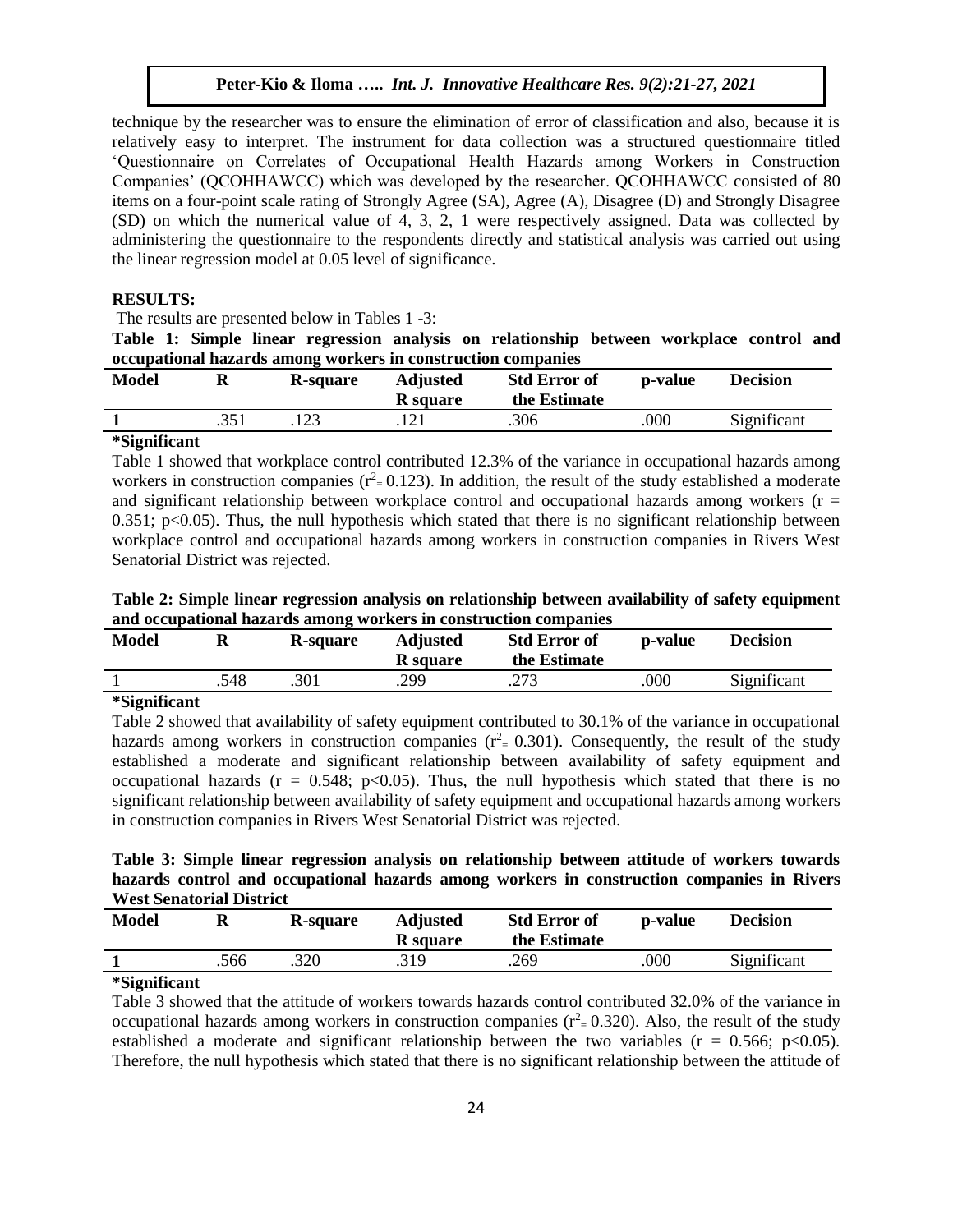workers towards hazards control and occupational hazards among workers in construction companies in Rivers West Senatorial District was rejected.

#### **DISCUSSION OF FINDINGS**

The findings of the study in Table 1 showed that work place control has a significant correlation with occupational health hazards among workers in construction companies in Rivers West Senatorial District, Rivers State. This could be attributed to the fact that adherence to safety rules, safety training and orientation, uninterrupted communication flow as well as prompt investigation of incidents of health hazards at workplace are some of the strategies that ensures effective good workplace procedure but are not adequately implemented as a result of poor company's policy on safety. The finding is in keeping with the finding of Haslinda, et al. (2015) that employers' commitment towards implementation of Occupational Safety and Health (OSH) policies positively correlates workers compliance to safety measures. The finding is also in keeping with the finding of Olufemi et al. (2016) that ensuring effective implementation of workplace controls minimizes occupational health hazards among workers. This finding is also in keeping with that of Ofonime and Oluseyi (2016) which showed that training, seminar and workshops improve workers' adherence to occupational health policies. Furthermore, the finding is in keeping with that of Turner et al. (2015) that occupational health hazards among workers are caused by a sequence of unsafe acts and unsafe conditions in the workplace. The similarities in findings is not surprising as management of most construction companies rarely invest quality time in ensuring that workers adhere strictly to safety rules. Also, safety training and retraining opportunities and regular abatement of potential hazards are rarely carried out by construction companies.

The finding of the study is however at variance with that of Shama (2009) which showed that the main barriers to adhering to workplace control as regards to safety measures were interference with job performance, comfort issues in utilizing PPE and lack of workers willingness to engage in safety training especially when financial remunerations are not attached. The study concluded that compliance to workplace control is highly influenced by individual workers and could not be blamed on management in its entirety. This variation in findings could be as attributed to difference in study group, level of safety commitment of the company as well as the attitude of the company's management towards occupational health and safety.

The finding of this study in Table three showed a moderate and significant relationship between workers attitude and predictor of occupational hazard among workers in construction companies in Rivers West Senatorial District, Rivers State. This is not surprising because there was inadequate safety equipment, poor implementation of safety measures and ineffective workplace control by management and this could have influenced their attitude towards occupational health hazards. This finding is in keeping with the findings of Umeokafor and Umeadi (2012) who opined that workers' attitude towards occupational health hazards in workplaces are highly influenced by the policy and implementation strategy of management. The finding is also in keeping with that of Nzuve (2012). Nzuve (2012) showed that workers' attitude towards compliance to safety rules is to a high extent, responsible for occupational health hazards and illness in the workplace. The similarity in the findings could be because of management's inability to provide policies that will shape the attitude of workers towards preventing the occurrence of occupational health hazards and its consequential effect. The finding of this study is however in variance with that of Murphy, Bond, Beaton, Murphy and Johnson (2002) that showed that lifestyle positively correlates workers' attitude towards safety compliance in the workplace. Murphy et al (2002) further opined that workers lifestyle increase the potency of risk factor and not necessarily management inability to provide needed safety environment. This variance could be attributed to the difference in the study location and study population.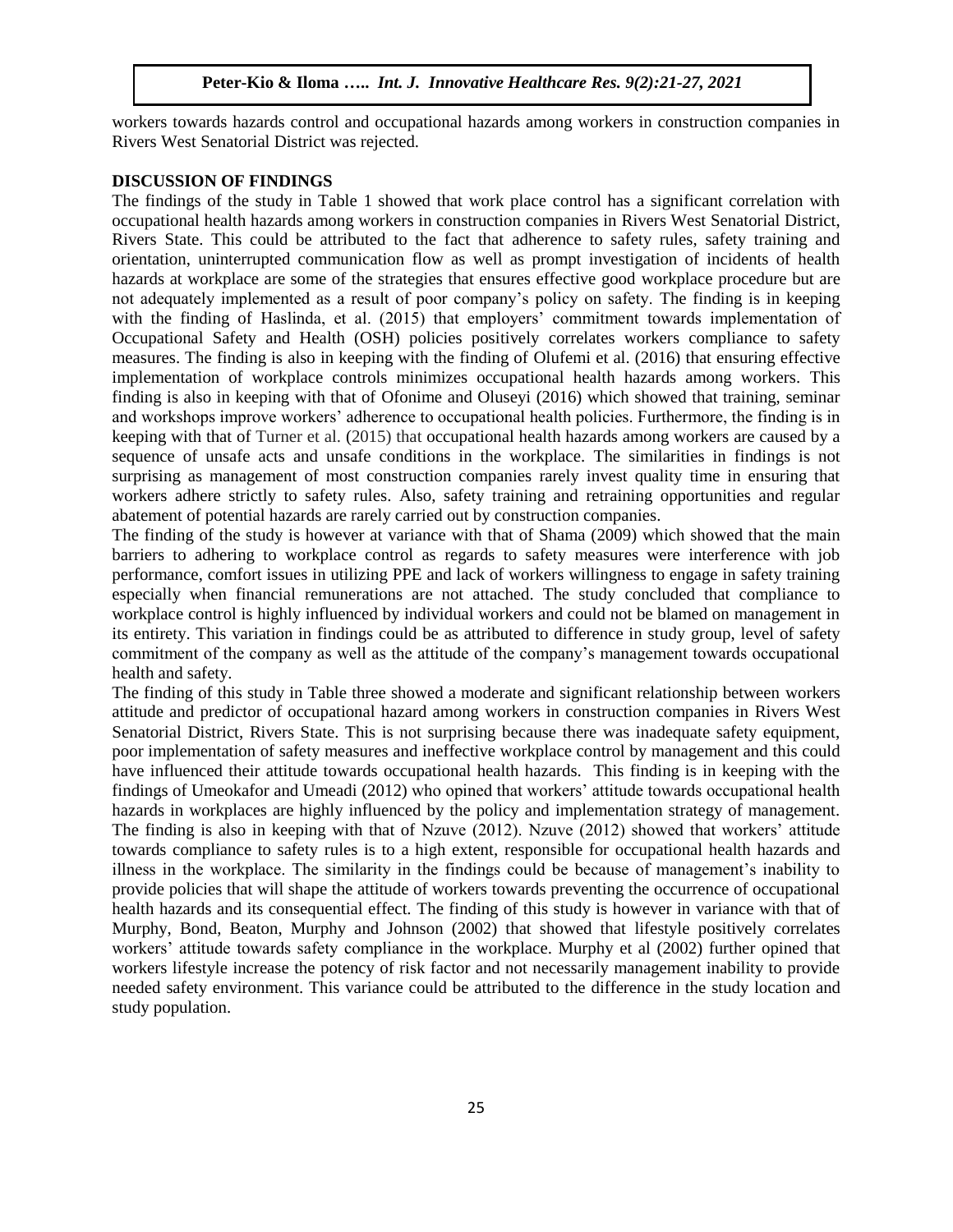## **CONCLUSION**

Based on the findings of the study, it was concluded that, the correlates of occupational health hazards among workers in construction companies in Rivers West Senatorial District of Rivers State workplace control, availability of safety equipment and workers' attitude.

# **RECOMMENDATIONS**

Based on the findings of the study, the following recommendations were made:

- 1. Government, through its agencies should monitor construction companies to ensure that workers and management maintain positive attitude towards occupational health hazards control.
- 2. Management should improve workplace control by ensuring that workers are well abreast of the company's position on its safety policies and the consequential result of defaulting should be clearly spelt out to them. This could be achieved through seminars, workshops and conferences.
- 3. Management should provide adequate quantity and quality of safety equipment such as personal protective equipment, fire extinguisher, signs and tags, sewage abatement facilities to forestall the occurrence of occupational health hazards.

### **REFERENCES**

- Anuradha, C., Tanu, A., Jugal, K., Tor, E. D., & Gopal, K. I. (2014). Occupational hazard exposure and general health profile of welders in rural Delhi. *Indian Journal of Occupational and Environmental Medicine*, 18(1), 21-26.
- Asogwa, S. E. (2015). *A Guideline to Occupational and Health Practices in Developing Countries.* Snap Press Limited.
- Bauer, E.R., & Babich, D.R. (2017). Administrative controls for reducing worker noise exposures from https://www.cdc.gov/niosh/mining/ UserFiles/works /pdfs /acfrw.pdf.
- Carmichael, S. G. (2015). The Research is clear: Long hours backfire for people and for companies. https://hbr.org/2015/08/the-research-is-clear-long-hours-backfire-for-people-and-for-companies.
- George, K. (2020). *Occupational disease.* https://www .britannica .com/science/occupational-disease.
- Hale, A., & Ytehus, I. (2004). Changing requirements for the safety profession: Roles and task. *Journal of Occupational Health and Safety,* 2(4), 21-32.
- Haslinda, A. S. M., Wijayanuddin, A., Kamarizan K., Saharudin, H., Mimi, H. H., Norasikin, O., Adnan, R., & Zaki, Y. Z. (2015). Survey on employers' commitment towards OSH and its implementation in the metalworking industry. http://www.niosh .com.my/images/Journal/2015/CONTENT-JOSH-JUNE-2015-pg-116.pdf
- International Labour Organization (2014). *Safety and health at work: A vision for sustainable prevention.* ILO.
- Leslie C. (2010). Engineering work practice and administrative controls elements for safety. Retrieved from https://www.dentistryiq.com/articles/2010/03/engineering-work-practice-andadministrative-controls-elements-for-safety.html.
- Medical Dictionary (2009). *Definition of predictors*. https://medical-dictionary.thefreedictionary.com /predictors.
- Moses, A (2016). Occupational Health Hazards of Environmental Health Practices in Semi-Urban Communities in Ikono Local Government Area of Akwa-Ibom State. *Journal of Environmental Health,* 2(1), 13-17.
- Mroz, J. H (2013). *Safety in Everyday Living*. Lowa: WMC Brown Company and Publishing Limited.
- Murphy, S. A., Bond, G. E., Beaton, R. D., Murphy, J. & Johnson, L. C. (2002). Lifestyle practices and occupational stressors as predictors of health outcomes in urban firefighters. *Journal of the National Institute for Occupational Safety and Health,* 9(4), 311-327.
- Nwankwo, O. C. (2013). *A practical guide to research writing.* University of Port Harcourt Press.